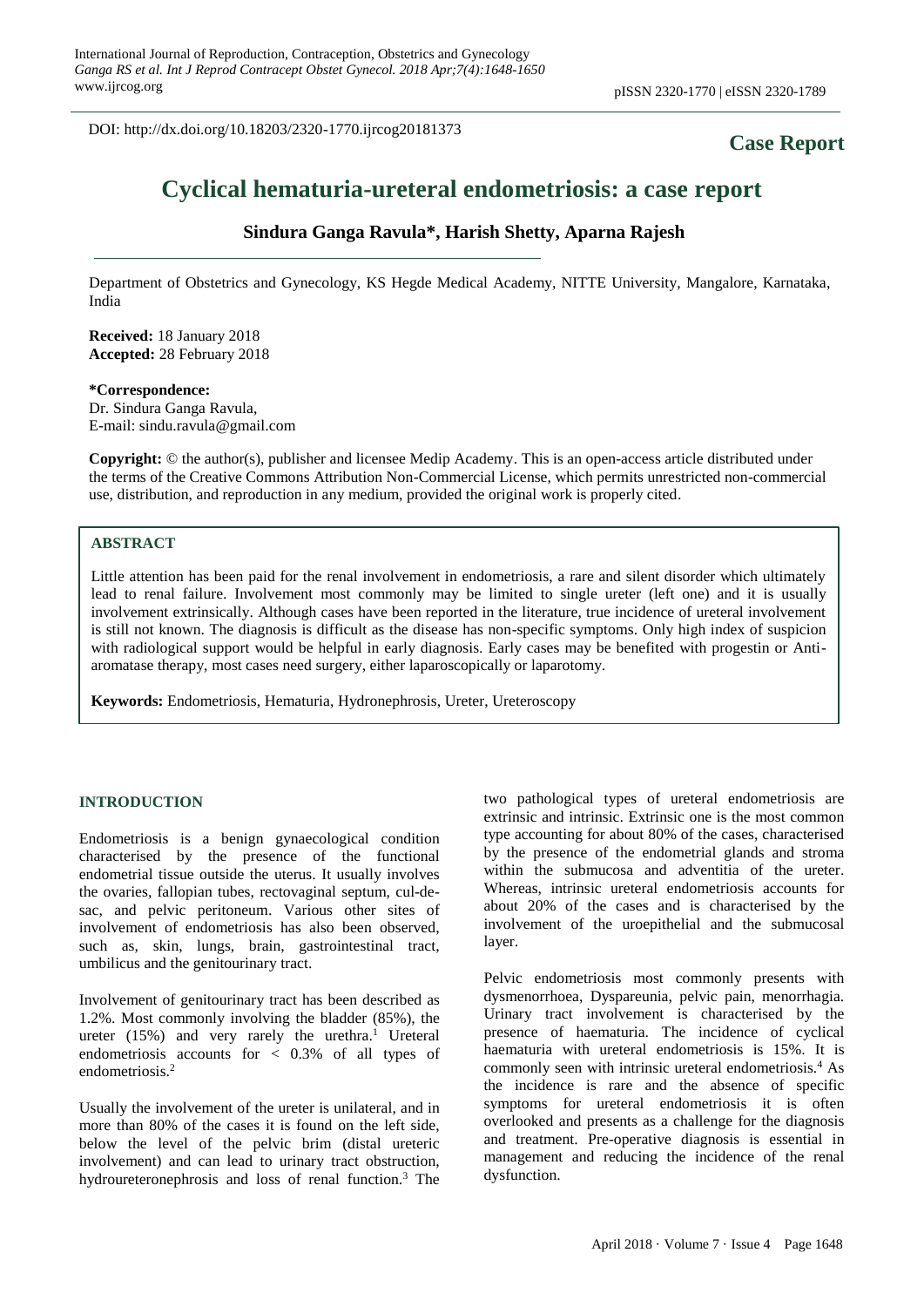## **CASE REPORT**

A 37-year-old woman, P2 L3 presented to the outpatient Department of Obstetrics and Gynaecology with complaints of progressive congestive dysmenorrhoea, dyspareunia, pelvic pain for 3years. She was diagnosed with bilateral ovarian endometriosis and was managed medically for a period of 6 months with Dienogest. Following which she was symptomatically better. 6months later she started having cyclical haematuria, concurring with the menstruation and was evaluated for the same.

Abdominal ultrasound done revealed bulky retroverted uterus with bilateral ovarian endometriomas, associated grade 3 hydronephrosis with dilatation of the proximal ureter on the left side at the level of the iliac vessel.



**Figure 1: Diagnostic cysto-ureteroscopy of the left ureter showing a growth in the wall of the distal ureter.**

Urine cytological examination revealed no malignant cells. Blood Urea - 29.7, Creatinine - 1.03, Uric acid - 4.1. Following which a Pelvic MRI along with MR Urogram revealed Moderate left hydroureteronephrosis with atrophy of the renal parenchyma. Non Visualisation of the distal ureter below the level of the iliac vessels. Bilateral slightly enlarged ovaries.



**Figure 2: Left ovary (H & E) 10X (left side) –Sparse endometrial stroma, 40X (right side) –hemosiderin laden macrophages and areas of haemorrhage.**

Diagnostic Cysto-Ureteroscopy revealed normal bladder mucosa and a growth of 0.7 X 0.5cm in the distal ureter, 5cm proximal to vesicoureteric junction, scope could not be negotiated beyond this growth. She underwent total abdominal hysterectomy with bilateral Salphingo oophorectomy with left ureteroneocystostomy. Intraoperatively dense adhesions were noted between the left ureter and the ovary.

Histopathological examination of the specimen revealed bilateral ovarian endometriosis with the presence of multiple foci of endometrial glands and stroma within the ureter with denuded mucosa confirmed the diagnosis of intrinsic ureteral endometriosis as a cause of the cyclical haematuria.



**Figure 3: Right ovary (H & E) 10X (left side)- Endometrial glands and stroma, 40X (right side) – columnar epithelium with haemorrhage and endometrial stroma.**



**Figure 4: A (H and E) 4x- ureter lined by transitional epithelium with endometrial glands in the adventitia B (H and E) 10x- endometrial glands lined by columnar epithelium and sparse endometrial stroma.**

## **DISCUSSION**

Urinary tract involvement is reported in 1-4% of the cases with endometriosis.<sup>5</sup> The most common location being bladder followed by the ureter, kidneys and lastly the urethra. Ureteral endometriosis is rare occurring in about 0.1-1% of the women with endometriosis. Majority of these patients are asymptomatic and have very nonspecific symptoms. They are always at a high risk for the development of renal dysfunction and silent kidney loss if left untreated. Early diagnosis of such cases would help in the reduction the morbidity and associated